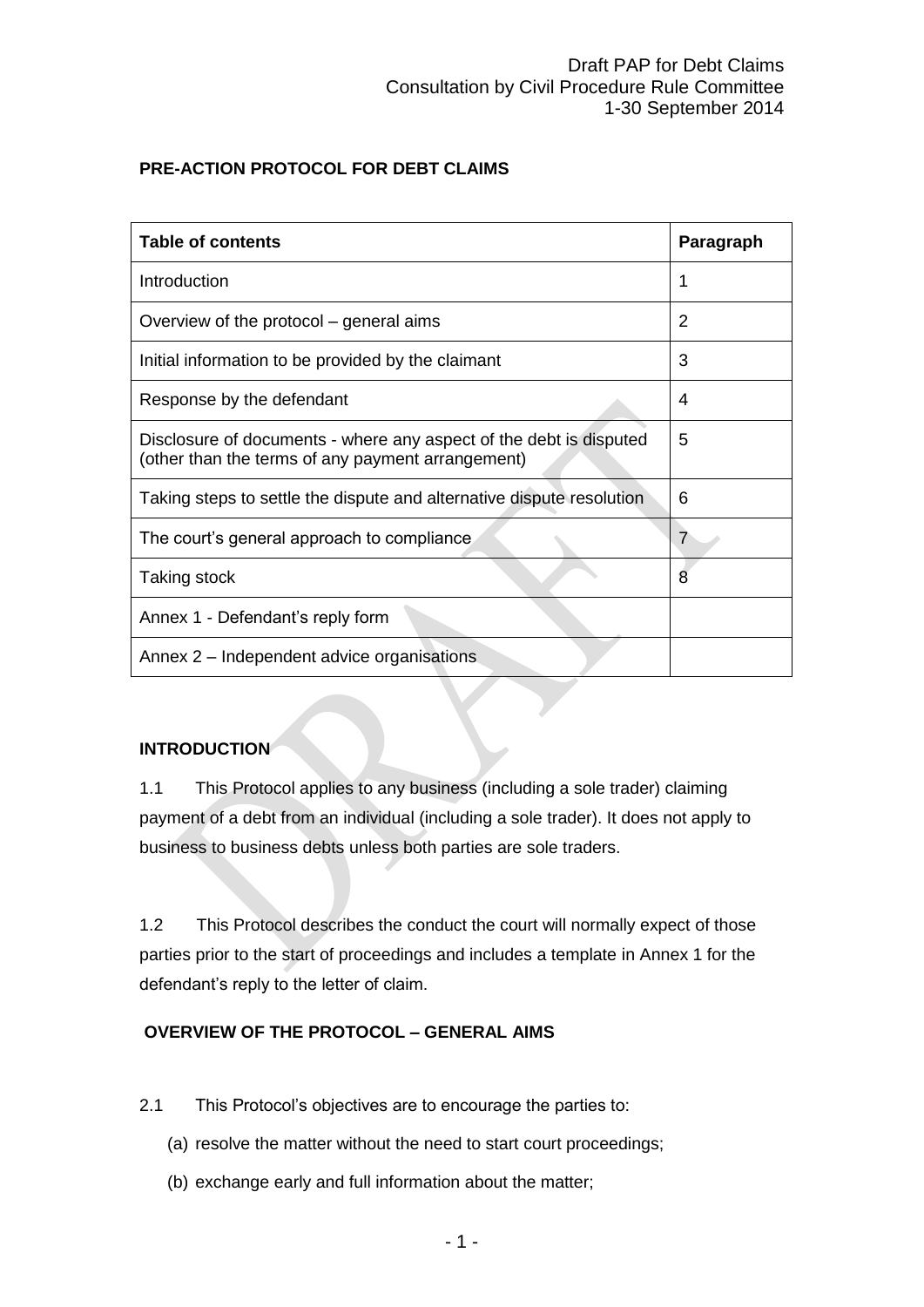- (c) consider using an Alternative Dispute Resolution (ADR) procedure;
- (d) act in a reasonable and proportionate manner in all dealings with one another (proportionality includes only incurring costs which bear a reasonable relationship to the sums in issue); and
- (e) support the efficient management, by parties and the court, of proceedings that cannot be avoided.

### **INITIAL INFORMATION TO BE PROVIDED BY THE CLAIMANT**

3.1 The claimant should send a letter of claim to the defendant before proceedings are commenced—

- (a) containing the Notice set out at paragraph 3.2 of the Protocol;
- (b) providing details of the amount of the debt and any payments made by the debtor, including—
	- (i) whether it includes interest and, if so, setting out any interest calculation;
	- (ii) whether it includes charges and other sums and, if so, setting these out;
	- (iii) where the debt arises out of a written agreement, either a copy of that agreement or an explanation of why no copy is available; and
	- (iv) where the debt arises from an oral agreement, who made the agreement, what was agreed (including, as far as possible, what words were used) and when and where it was agreed;
- (c) providing, where relevant, details of the original debt and creditor, and any assignments of the debt together with details of the relevant notices of assignment;
- (d) if regular instalments have been offered by or on behalf of the defendant, or are being paid, explaining why a court claim is being considered;
- (e) providing details of how the money can be paid (for example the method of payment and the address to which it can be sent);
- (f) stating that the defendant can contact the claimant in order to discuss repayment options and providing the relevant contact details;
- (g) requiring the defendant to return the defendant's reply form, at Annex 1, in the self addressed envelope, enclosed with the letter of claim, within 28 days; and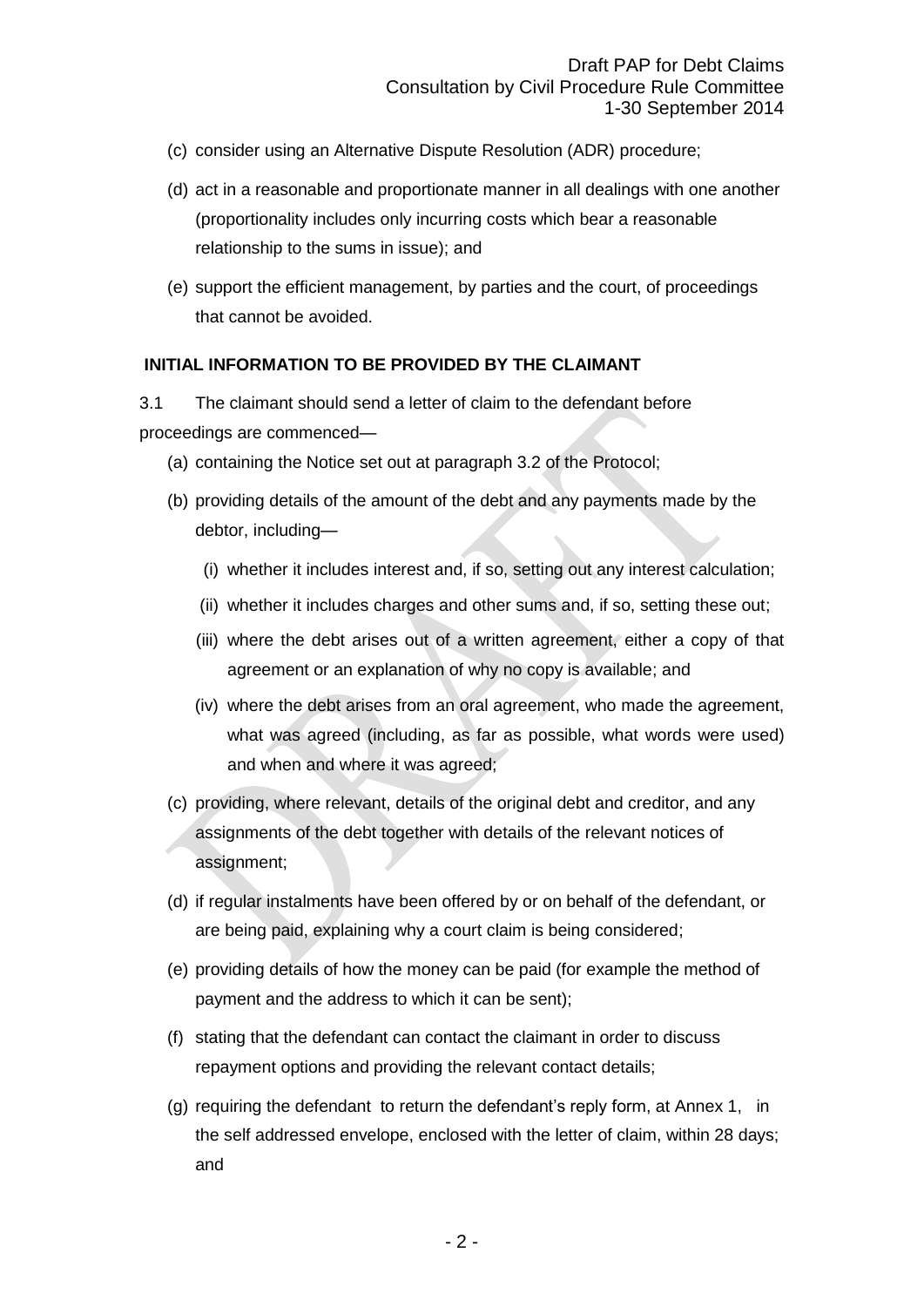- (h) informing the defendant of the steps to be taken if the debt is disputed (see paragraph 5), including informing the defendant of the importance of obtaining independent advice, and that free independent advice and assistance can be obtained from various organisations, including those listed in the table below.
- 3.2 The claimant should enclose with the letter copies of—
	- (a) this Protocol (the Pre-Action Protocol for Debt Claims);
	- (b) a full statement of account, including details of—
		- (i) all interest and charges included on the outstanding balance of the debt, explaining how they have been calculated;
		- (ii) any payments already made by the debtor;
	- (c) the contract or agreement between the parties; and
	- (d) the defendant's reply form in the annex to this Protocol, together with a selfaddressed envelope.

3.3 The following NOTICE must be included at the beginning of all letters of claim—

"This letter sets out the information that the enclosed Pre-action Protocol requires [us] [me] to send you. You are required to complete and return the reply form at the end of this letter so that [we] [I] may know your response to [our] [my] claim. If you fail to do so, and we are forced to start proceedings for the money you owe the court could order you to pay any additional court costs and/or legal fees which [we] [I] unnecessarily incur as a result.

The Civil Procedure Rules require that, before starting court proceedings, the parties should (1) exchange information about the claim and the defence to the claim (if there is one) and (2) try to settle the matter without going to court. This claim is governed by the **Pre-Action Protocol for Debt Claims** which is enclosed with this letter and is also available at

[http://www.justice.gov.uk/courts/procedure-rules/civil/protocol.](http://www.justice.gov.uk/courts/procedure-rules/civil/protocol)

A successful court claim against you will normally add court costs to the debt and possibly legal and/or other fees as well.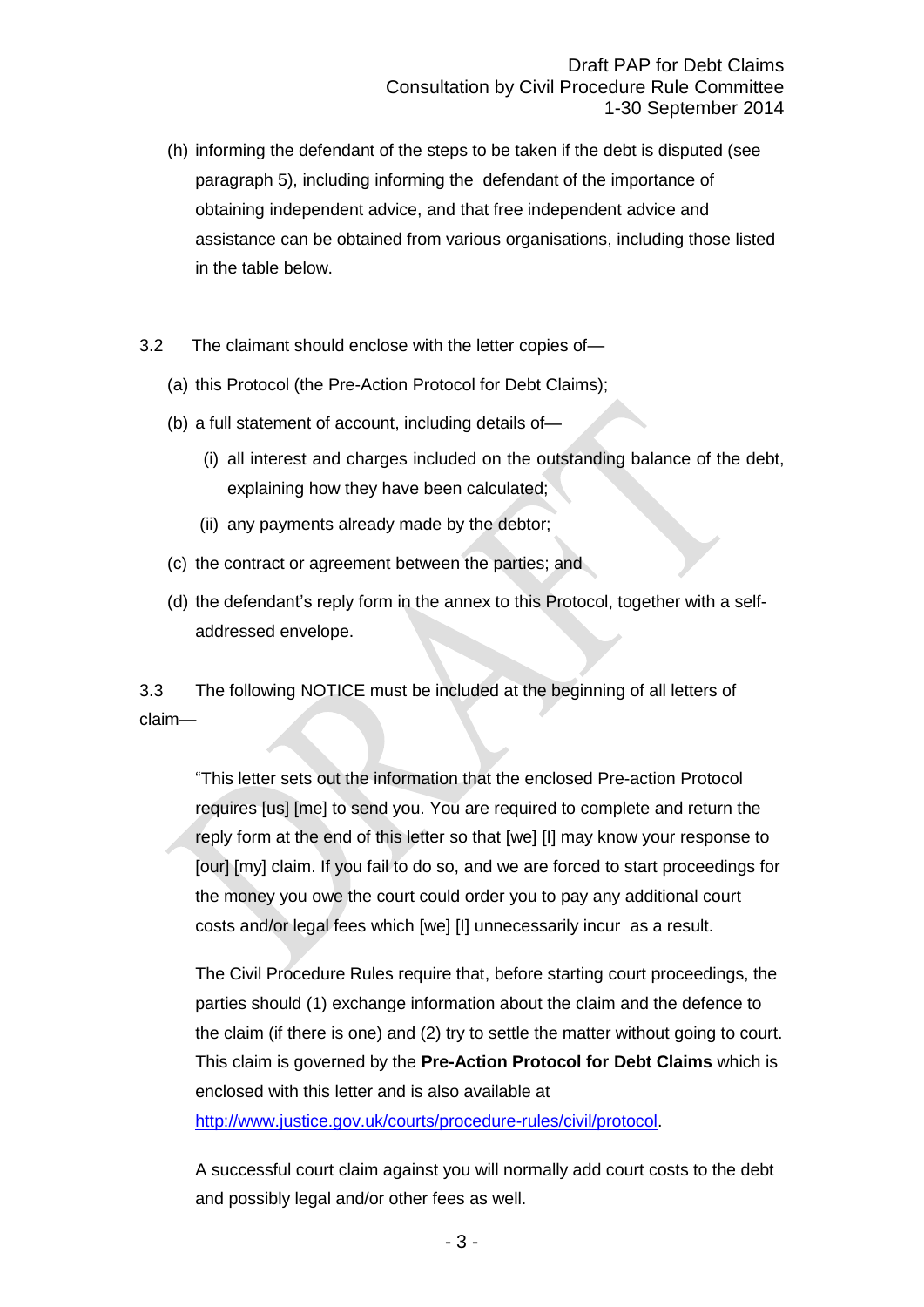**You are strongly recommended to seek independent advice on this matter. Free independent advice and assistance can be obtained from various organisations including those listed in Annex 2 to the attached Pre-Action Protocol for Debt Claims.**"

### **RESPONSE BY DEFENDANT**

4.1 The defendant should use the reply form in Annex 1 to this Protocol for their response, which may be continued on a separate sheet of paper, and enclose copies of any additional documents considered necessary.

4.2 If the defendant intends to seek debt advice and is unable to provide a full response within the time specified in the letter of claim, then the defendant should reply using box 1 of the reply form and state—

- (a) that the defendant is seeking advice;
- (b) from where; and
- (c) the date of any appointment for that advice

4.3 The claimant is required to allow the defendant sufficient time to seek debt advice and, in any event, at least 28 days. If a defendant is seeking specialist debt advice which cannot be obtained within 28 days, the defendant must tell the claimant, who must allow reasonable additional time to enable the defendant to obtain that advice.

# **DISCLOSURE OF DOCUMENTS - WHERE ANY ASPECT OF THE DEBT IS DISPUTED (OTHER THAN THE TERMS OF ANY PAYMENT ARRANGEMENT)**

5.1 If the existence, enforceability, amount or any other aspect of the debt is disputed (other than the terms of payment), both parties should exchange sufficient information and disclose sufficient documents to enable them to understand each other's position.

5.2 This would include, for example, where a debt is believed to be time barred (because nothing has been paid and the existence of the debt has not been admitted in writing by the defendant for 6 years, or 12 years for debts secured, or previously secured, on property and some other debts), or a credit agreement which is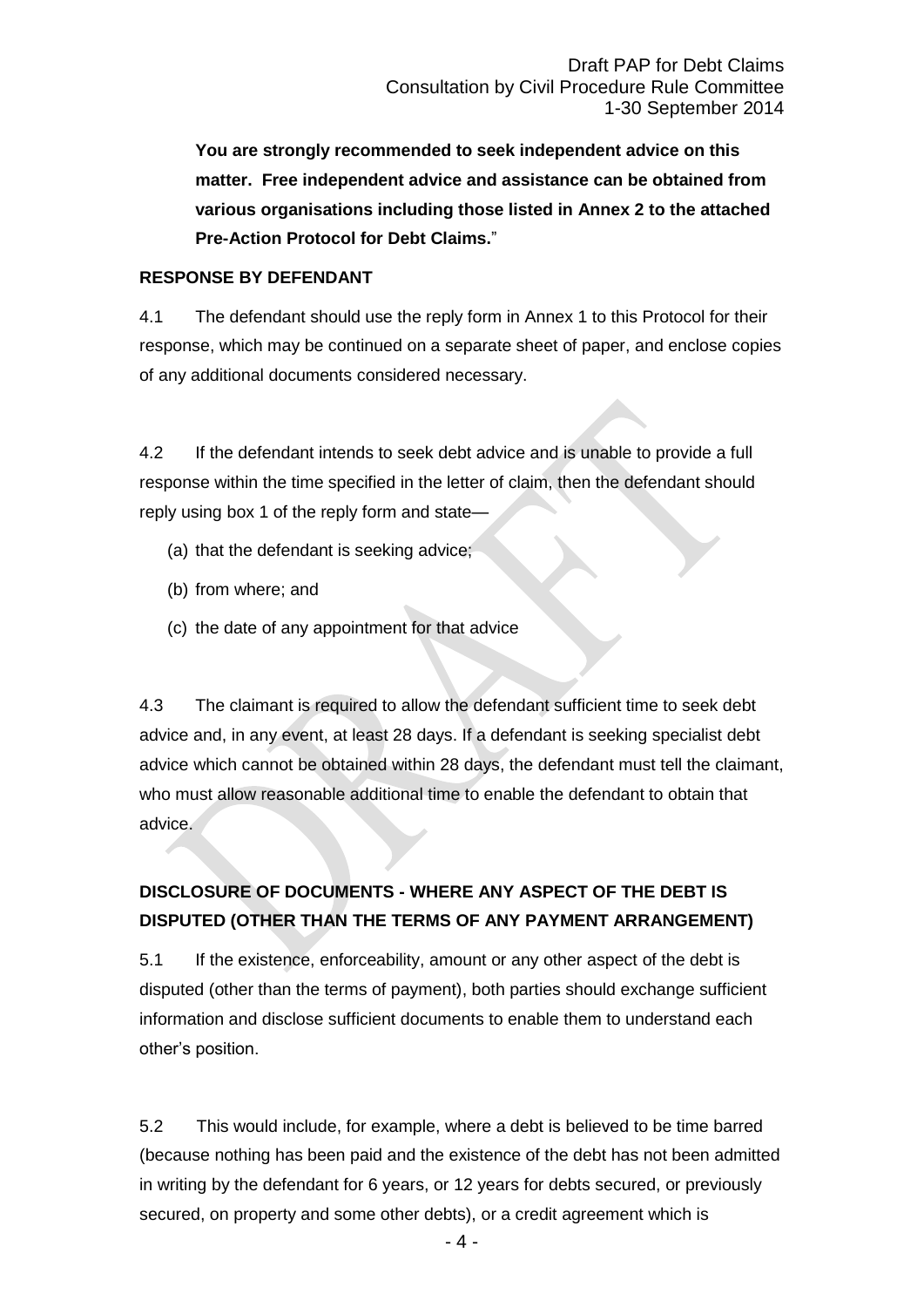unenforceable because the claimant has not complied with the requirements of the Consumer Credit Act. (Defendants would need to seek specialist debt advice on these aspects as they involve technical issues which may be complex.)

5.3 If the parties disagree about the disclosure of any document, either party may make an application to the court under CPR 31.16 before proceedings are issued. Applications could result in the court ordering either party to pay additional court and/or other legal costs.

# **TAKING STEPS TO SETTLE THE DISPUTE AND ALTERNATIVE DISPUTE RESOLUTION**

6.1 If the parties still cannot agree about the existence, enforceability, amount or any other aspect of the debt, they should both take appropriate steps to resolve the dispute without starting proceedings and, in particular, should consider the use of an appropriate form of Alternative Dispute Resolution (ADR). Failure to do so could result in the court ordering either party to pay additional court and/or other legal costs (see paragraphs 7.2 to 7.5 below.)

6.2 ADR may simply take the form of discussion and negotiation, or it may involve some more formal process such as a complaint to the Financial Ombudsman Service.

6.3 In some cases mediation might be appropriate. Details of accredited mediation providers can be obtained from the Civil Mediation Provider Directory at [www.civilmediation.justice.gov.uk.](http://www.civilmediation.justice.gov.uk/) Further information can be obtained from [www.justice.gov.uk/guidance/mediation/index.htm.](http://www.justice.gov.uk/guidance/mediation/index.htm) The potential costs of mediation should be considered and it is recommended that free independent advice is sought as to its suitability.

6.4 No party can be forced to attempt ADR, but the court may require evidence that some form of ADR has been considered.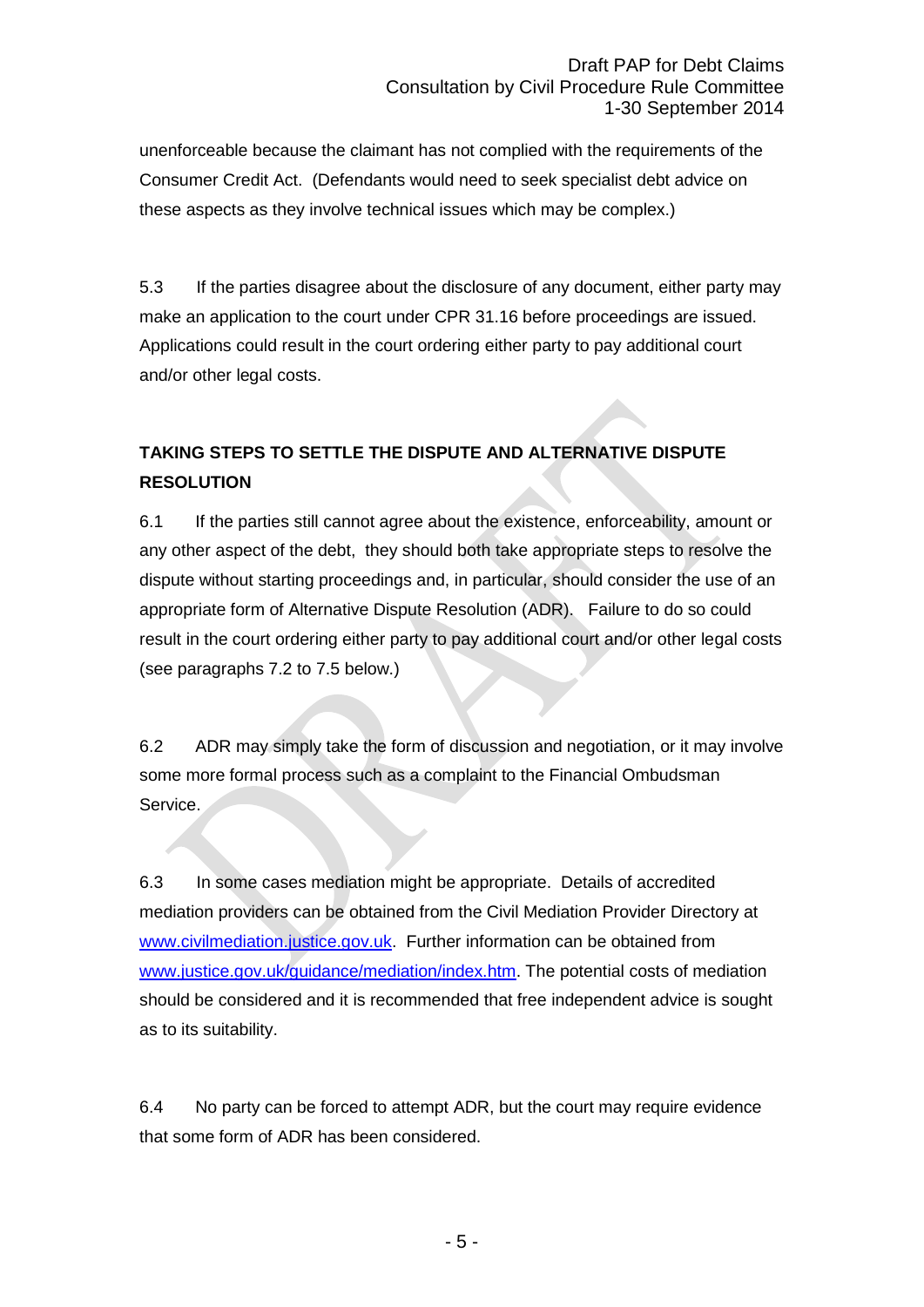6.5 Where the parties reach agreement concerning the repayment of the debt the claimant should not issue proceedings while the defendant complies with the agreement.

# **THE COURT'S GENERAL APPROACH TO COMPLIANCE**

7.1 The Civil Procedure Rules enable the court to take into account the extent of the parties compliance with this Protocol when giving directions for the management of claims (see CPR rules 1, 3.1(4) and (5)) and when making orders about who should pay costs (see CPR rule 44.3(5)(a)). Copies of the Civil Procedure Rules can be downloaded free of charge at: [www.justice.gov.uk/courts/procedure-rules/civil](file:///C:/Documents%20and%20Settings/Documents%20and%20Settings/lettt/Local%20Settings/My%20TopDrawer%20(LV)/Policy%20-%20Civil%20Procedure%20-%20Rule%20Committee%20-%20MeetingsPapers%202012(3)/www.justice.gov.uk/courts/procedure-rules/civil)

7.2 Where a party has not complied with this Protocol the court may make an order for costs against that party or deprive it of costs which it would otherwise have recovered.

7.3 When considering compliance the court will—

- (a) be concerned with the degree to which parties have complied in substance with the relevant principles and requirements of the Protocol and is not likely to be concerned with minor or technical shortcomings;
- (b) consider the proportionality of the steps taken compared to the size, complexity, and importance of the matter including whether any costs incurred and claimed against the other party bear a reasonable relationship to the sums in issue; and
- (c) take account of the urgency of the matter and any consequent lack of opportunity to comply.

7.4 The court will look at the overall effect of non-compliance on the other party when deciding whether to impose sanctions.

7.5 If, in the opinion of the court, there has been non-compliance, the sanctions which the court may impose include–

(a) staying (that is suspending) the proceedings until steps which ought to have been taken have been taken;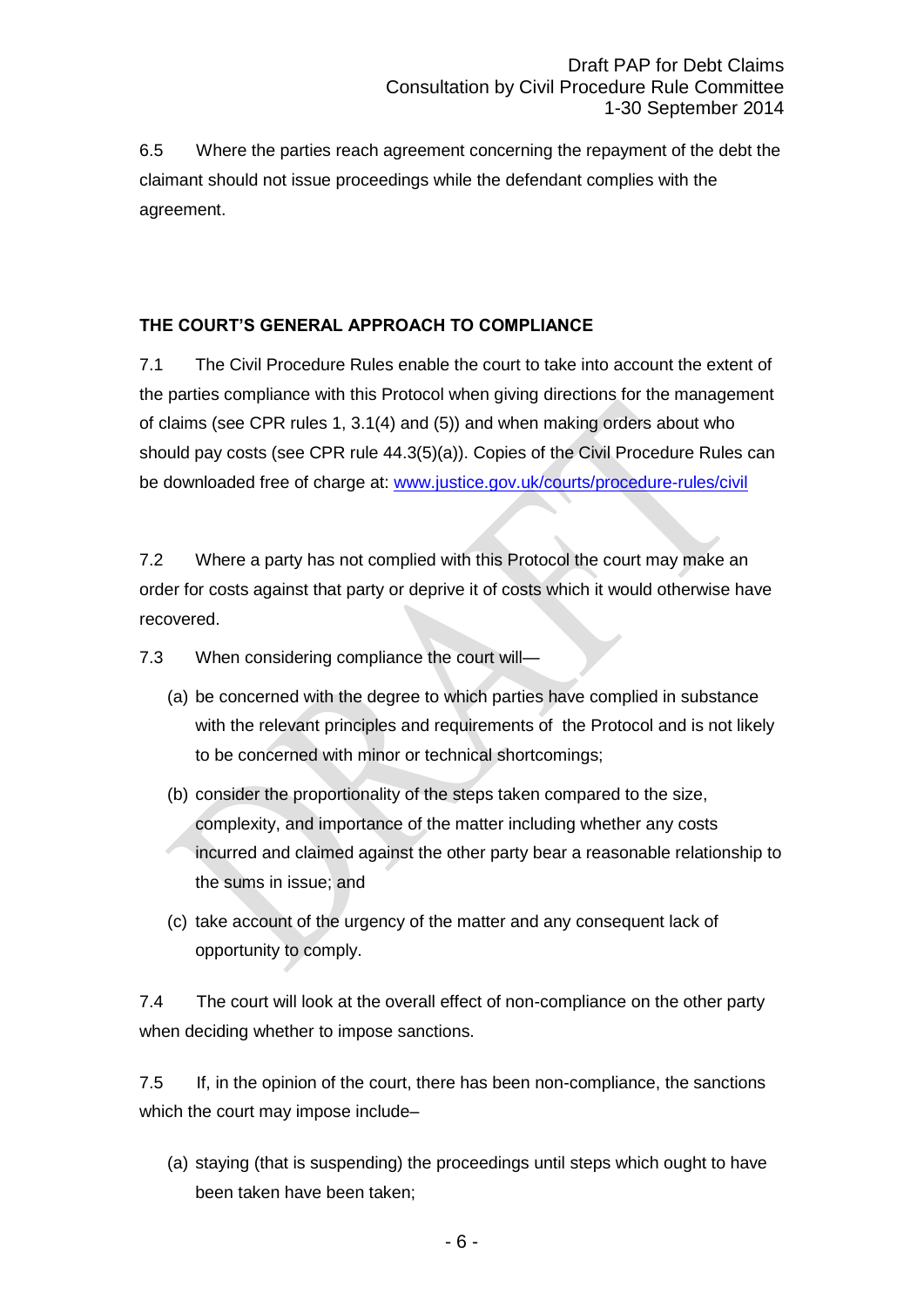- (b) an order that the party at fault pays the costs, or part of the costs, of the other party or parties (this may include an order under rule 27.14(2)(g) in cases allocated to the small claims track);
- (c) an order that the party at fault pays those costs on an indemnity basis (rule 44.3(3) sets out the definition of the assessment of costs on an indemnity basis);
- (d) if the party at fault is the claimant in whose favour an order for the payment of a sum of money is subsequently made, an order that the claimant is deprived of interest on all or part of that sum, and/or that interest is awarded at a lower rate than would otherwise have been awarded; and
- (e) if the party at fault is a defendant, and an order for the payment of a sum of money is subsequently made in favour of the claimant, an order that the defendant pay interest on all or part of that sum at a higher rate, not exceeding 10% above base rate, than would otherwise have been awarded.

7.6 Claimants should be aware of the creditor's responsibilities under section 40 of the Administration of Justice Act 1970 and the Consumer Protection from Unfair Trading Regulations 2008 (where they apply) not to harass debtors or treat them unfairly.

## **TAKING STOCK**

8.1 Where the parties have not been able to settle the dispute they should take stock before the claimant issues court proceedings and try to agree what remains in dispute that the court will be asked to decide.

8.2 Following this, before issuing court proceedings the claimant should give the defendant at least 14 days notice of their intention to do so.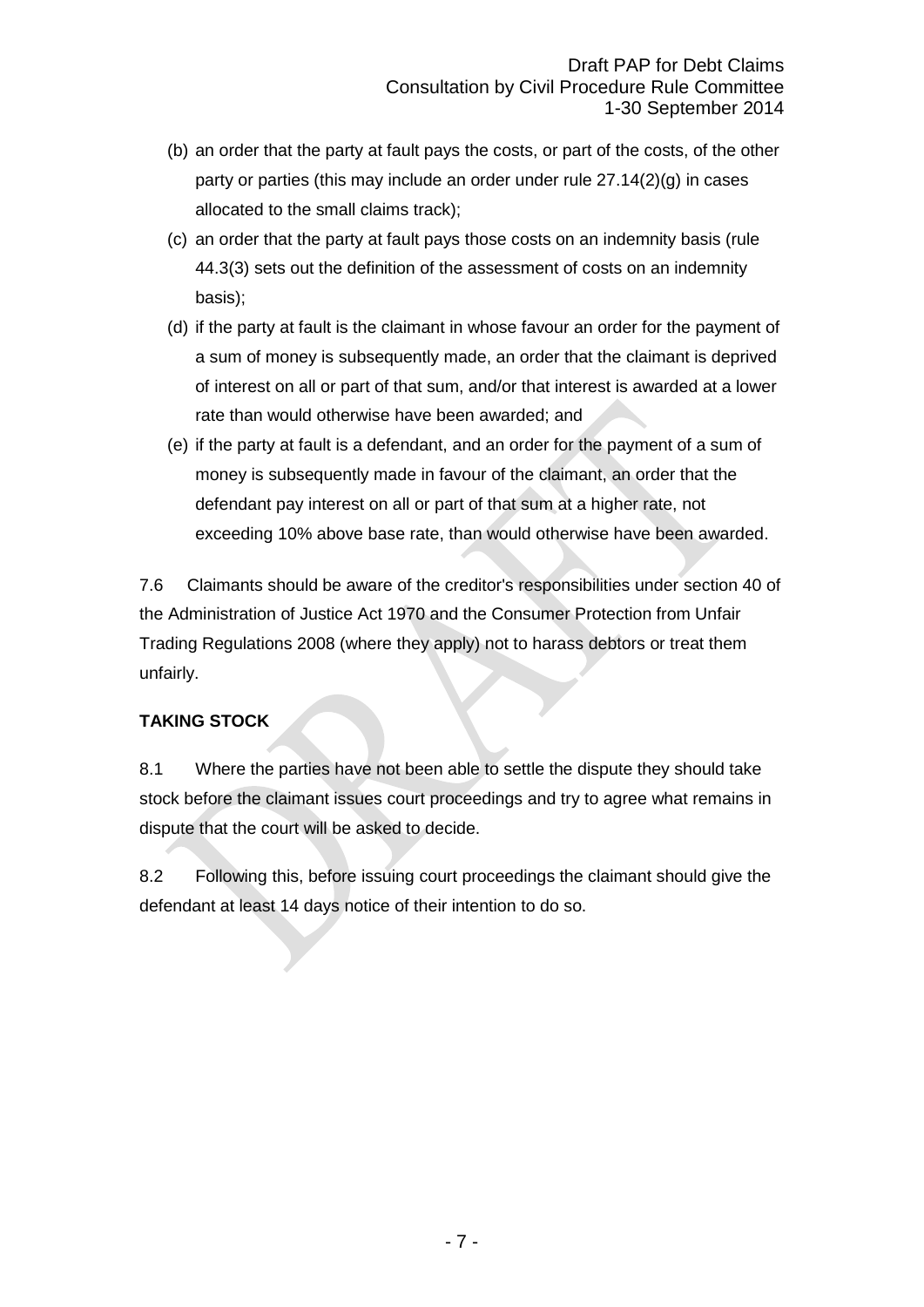## **ANNEX 1 – DEFENDANT'S REPLY FORM**

Name: Address: Contact telephone numbers: E mail address:

**(You should delete or complete one or more of the BOXES as appropriate and return the form to** (to be completed by the claimant)

#### **…………………………………………………………………………………………………. It is important to keep a copy of the completed form)**

### **BOX 1**

I am obtaining advice from ………………………………………………………………………

(insert name and contact details of person or organisation giving advice) and I have an appointment with an adviser on (insert date) …………. .

## **BOX 2**

I admit that I owe the sum claimed.

[I enclose payment.] or [I will contact the claimant to pay by (insert method of payment)………………… ……………….for which a receipt is required.]

## **BOX 3**

I admit that I owe part of the sum claimed *(insert amount admitted*) £……

[I enclose payment] or [I will contact the claimant to pay by debit card].

*(please also complete* **BOX 5** *to explain why you deny that you do not owe the whole of the sum claimed*)

## **BOX 4**

I admit that I owe [the sum claimed] or [£ ... of the sum claimed] but I would like time to pay.

My income is  $E$  .... per week and my outgoings are  $E$  .... per week.

My proposals for repayment are: (*insert full explanation here or on an additional sheet of paper if necessary*):

I enclose full particulars and relevant documents in relation to my income.

## **BOX 5**

I deny that I owe the sum claimed or part of it because *(insert full reasons here or on an additional sheet of paper if necessary and attach copies of all relevant documents)*:

## **BOX 6**

**I believe that the sum claimed is time barred or otherwise unenforceable because:** *(insert*  full reasons here or on an additional sheet of paper if necessary and attach copies of relevant *documents)………………………………………………………………………………*

## **BOX 7**

**Signature ……………………………………. Date……/….../20…..**